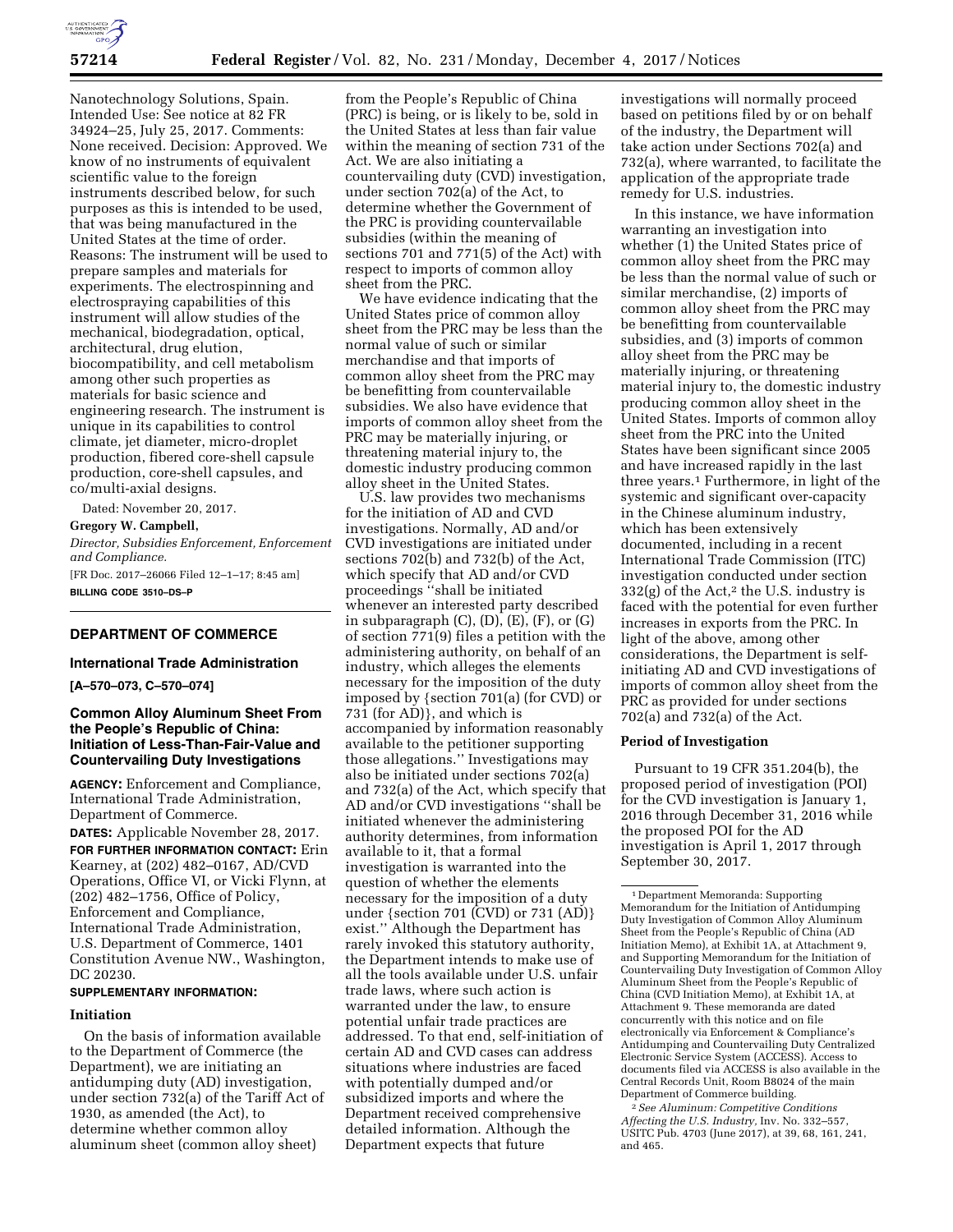### **Scope of the Investigations**

The product covered by these investigations is common alloy sheet from the PRC. For a full description of the scope of these investigations, *see* the ''Scope of the Investigations,'' in the Appendix to this notice.

## **Comments on Scope of the Investigations**

As discussed in the preamble to the Department's regulations,<sup>3</sup> we are setting aside a period for interested parties to raise issues regarding product coverage (scope). The Department will consider all comments received from parties and, if necessary, will consult with parties prior to the issuance of the preliminary determinations. If scope comments include factual information (*see* 19 CFR 351.102(b)(21)), all such factual information should be limited to public information. In order to facilitate preparation of its questionnaires, the Department requests all interested parties to submit such comments by 5:00 p.m. Eastern Time (ET) on December 18, 2017. Any rebuttal comments, which may include factual information, must be filed by 5:00 p.m. ET on December 28, 2017.

The Department requests that any factual information the parties consider relevant to the scope of the investigations be submitted during this time period. However, if a party subsequently finds that additional factual information pertaining to the scope of the investigations may be relevant, the party may contact the Department and request permission to submit the additional information. All such comments must also be filed on the records of the concurrent AD and CVD investigations.

#### **Filing Requirements**

All submissions to the Department must be filed electronically using ACCESS.4 An electronically filed document must be received successfully in its entirety by the time and date when it is due. Documents excepted from the electronic submission requirements

must be filed manually (*i.e.,* in paper form) with Enforcement & Compliance's APO/Dockets Unit, Room 18022, U.S. Department of Commerce, 1401 Constitution Avenue NW., Washington, DC 20230, and stamped with the date and time of receipt by the applicable deadlines.

### **Comments on Product Characteristics for AD Questionnaires**

The Department requests comments from interested parties regarding the appropriate physical characteristics of common alloy sheet to be reported in response to the Department's AD questionnaires. This information will be used to identify the key physical characteristics of the subject merchandise in order to report the relevant factors and costs of production accurately as well as to develop appropriate product-comparison criteria.

Interested parties may provide any information or comments that they believe are relevant to the development of an accurate list of physical characteristics. Specifically, they may provide comments as to which characteristics are appropriate to use as: (1) General product characteristics and (2) product-comparison criteria. We note that it is not always appropriate to use all product characteristics as product-comparison criteria. We base product-comparison criteria on meaningful commercial differences among products. In other words, although there may be some physical product characteristics utilized by manufacturers to describe common alloy sheet, it may be that only a select few product characteristics take into account commercially meaningful physical characteristics. In addition, interested parties may comment on the order in which the physical characteristics should be used in matching products. Generally, the Department attempts to list the most important physical characteristics first and the least important characteristics last.

In order to consider the suggestions of interested parties in developing and issuing the AD questionnaire, all comments must be filed by 5:00 p.m. ET on December 18, 2017. Any rebuttal comments, which may include factual information, must be filed by 5:00 p.m. ET on December 28, 2017. All comments and submissions to the Department must be filed electronically using ACCESS, as explained above, on the record of the less-than-fair-value investigation.

### **Injury Test**

Because the PRC is a ''Subsidies Agreement Country'' within the meaning of section 701(b) of the Act, section 701(a)(2) of the Act applies to the CVD investigation. Accordingly, the ITC must determine whether imports of the subject merchandise from the PRC materially injure, or threaten material injury to, a U.S. industry.

### **Evidence of Material Injury, Threat of Material Injury, and Causation**

The Department has evidence indicating that the U.S. industry producing the domestic like product 5 may be materially injured, or may be threatened with material injury, by reason of imports of the subject merchandise that may be benefitting from countervailable subsidies and may be sold at less than normal value (NV). In addition, the subject imports exceed the negligibility threshold provided for under section  $771(24)(A)$  of the Act.<sup>6</sup>

Information considered by the Department indicates that the industry's injured condition is illustrated by reduced market share; underselling and price suppression or depression; decreasing U.S. shipment and production trends, as well as low capacity utilization rates; increasing volumes of imports from the PRC; plant and facility closures; and deterioration in financial performance. In addition, the information indicates a threat of material injury by reason of the imports from the PRC based on the vulnerability of the domestic industry to material injury; the rapid increase in the volume and market penetration of subject imports; continued underselling and price suppression or depression; countervailable subsidies received by common alloy sheet producers in the PRC; and significant unused capacity available to PRC producers of common alloy sheet to increase production for exportation.7

## **Sales at Less-Than-Fair Value**

The following is a description of the evidence of sales at less-than-fair value upon which the Department based its decision to initiate an AD investigation of imports of common alloy sheet from the PRC. The sources of data for the deductions and adjustments relating to U.S. price and NV are discussed in

<sup>3</sup>*See Antidumping Duties; Countervailing Duties,*  62 FR 27296, 27323 (May 19, 1997).

<sup>4</sup>*See* 19 CFR 351.303 (describing general filing requirements); *see also Antidumping and Countervailing Duty Proceedings: Electronic Filing Procedures; Administrative Protective Order Procedures,* 76 FR 39263 (July 6, 2011) and *Enforcement and Compliance; Change of Electronic Filing System Name,* 79 FR 69046 (November 20, 2014) for details of the Department's electronic filing requirements, which went into effect on August 5, 2011. Information on help using ACCESS can be found at *<https://access.trade.gov/help.aspx>*  and a handbook can be found at *[https://](https://access.trade.gov/help/Handbook%20on%20Electronic%20Filling%20Procedures.pdf) [access.trade.gov/help/Handbook%20on](https://access.trade.gov/help/Handbook%20on%20Electronic%20Filling%20Procedures.pdf) [%20Electronic%20Filling%20Procedures.pdf.](https://access.trade.gov/help/Handbook%20on%20Electronic%20Filling%20Procedures.pdf)* 

<sup>5</sup>For a discussion of the domestic like product analysis in this case, *see* AD Initiation Memo and CVD Initiation Memo, at ''Definition of Domestic Industry.''

<sup>6</sup>*See* AD Initiation Memo and CVD Initiation Memo, at ''Negligibility.''

<sup>7</sup>*See* AD Initiation Memo; *see also* CVD Initiation Memo.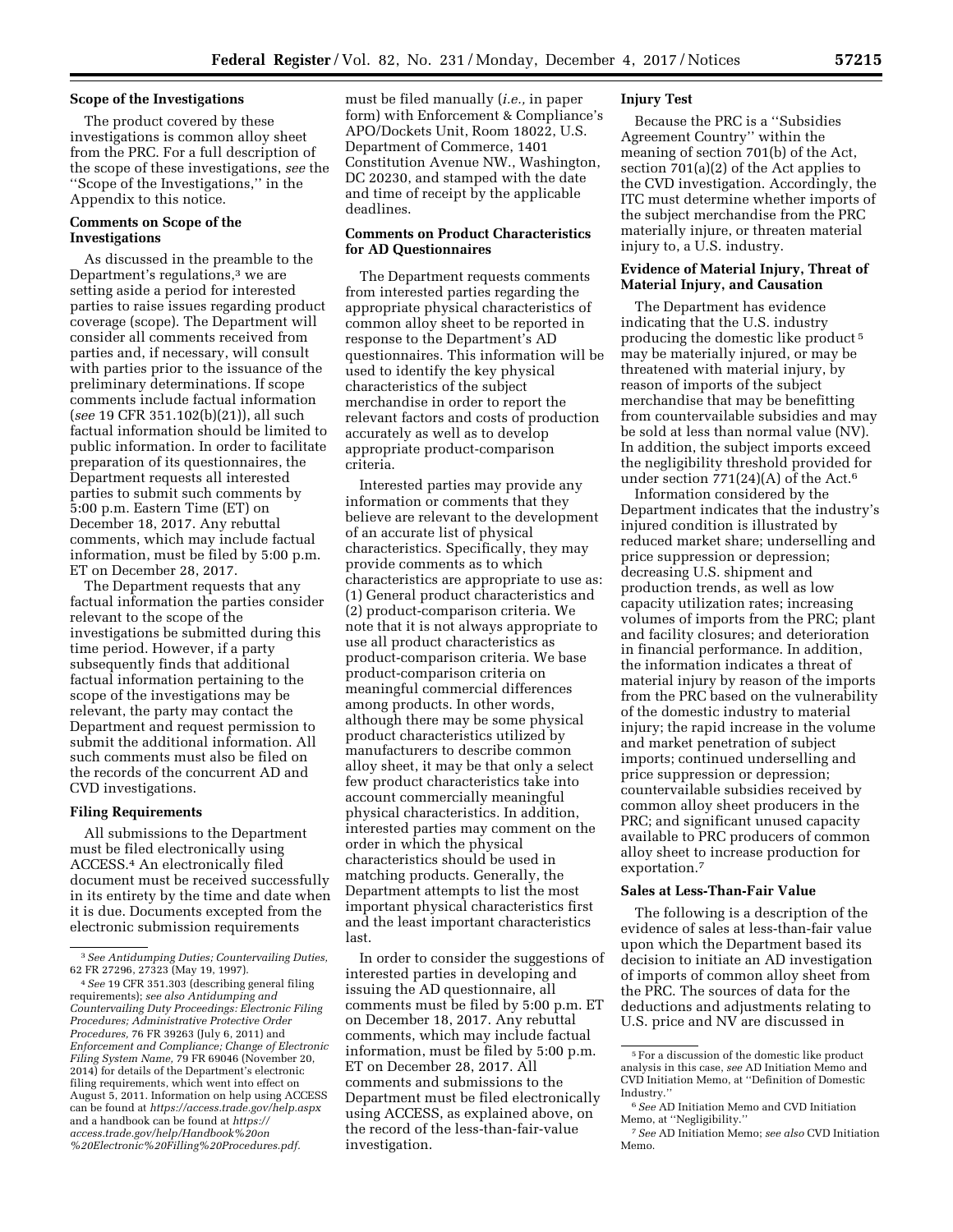greater detail in the AD Initiation Memo.

#### **Export Price**

The Department calculated two export prices (EP) based on (1) the average unit value (AUV) of combined imports of common alloy sheet under the relevant Harmonized Tariff Schedule of the United States (HTSUS) subheadings for this product (7060.11.3060, 7060.11.6000, 7606.12.3090, 7606.12.6000, 7606.91.3090, 7606.91.6080, 7606.92.3090, 7606.92.6080) from the PRC during the POI; and (2) the AUV of imports of common alloy sheet under HTSUS subheading 7606.12.3090 from the PRC during the POI, which accounted for over 90 percent of total imports of subject merchandise. The Department deducted foreign inland freight, foreign brokerage and handling, and unrebated Value-Added Tax (VAT) to obtain exfactory prices, in accordance with our normal practice for calculating EPs.8

### **Normal Value**

The Department considers the PRC to be a non-market economy (NME) country.9 In accordance with section  $771(18)(C)(i)$  of the Act, any determination that a foreign country is an NME country shall remain in effect until revoked by the Department. Therefore, we continue to treat the PRC as an NME country for purposes of the initiation of this AD investigation. Accordingly, the NV of the product is appropriately based on factors of production (FOPs) valued in a surrogate market economy country, in accordance with section 773(c) of the Act.

South Africa is an appropriate surrogate country because it is a market economy country that is at a level of economic development comparable to that of the PRC, it is a significant producer of comparable merchandise, and public information pertaining to South Africa is available to value the FOPs.10 Interested parties will have the opportunity to submit comments

regarding surrogate country selection and, pursuant to 19 CFR 351.301(c)(3)(i), will be provided an opportunity to submit publicly available information to value FOPs within 30 days before the scheduled date of the preliminary determination.

# *Factors of Production*

We based the FOPs for materials, labor, and energy on the consumption rates of certain producers of common alloy sheet in the United States.11 The production process for common alloy sheet is similar regardless of whether the product is produced in the United States or in the PRC.12 We valued the estimated FOPs using surrogate values from South Africa, as discussed below.13

#### *Valuation of Raw Materials*

We valued the FOPs for raw materials using public import data for South Africa obtained from the Global Trade Atlas (GTA) for the POI.14 We excluded all import data from countries previously determined by the Department to maintain broadly available, non-industry-specific export subsidies and from countries previously determined by the Department to be NME countries. In addition, in accordance with the Department's practice, we excluded imports that were labeled as originating from an unidentified country.15

#### *Valuation of Energy*

We valued natural gas using the AUV of imports of liquid natural gas into South Africa.16 We valued electricity using electricity rates reported by Eskom, South Africa's electricity public utility.17

#### *Valuation of Labor*

We valued labor using labor data published by Statistics South Africa (SSA), the national statistics service of

11*See* AD Initiation Memo.

14*See* AD Initiation Memo; *see also Potassium Permanganate from the PRC Preliminary Decision*  and accompanying PDM at 14 (unchanged in *Potassium Permanganate from the PRC*).

15*See* AD Initiation Memo at 4–7.

17 *Id.,* at 6; *see also Potassium Permanganate from the PRC Preliminary Decision* and accompanying PDM at 14 (unchanged in *Potassium Permanganate from the PRC*).

South Africa.18 SSA is the official South African source for government employment and earnings data.<sup>19</sup>

# *Valuation of Packing Materials*

We determined the FOPs for packing materials based on the experience of U.S. producers of common alloy sheet in packing their own products.20 We valued the packing materials based on South African import values.<sup>21</sup> We valued labor expenses for packing based on the hourly rates derived from the aforementioned labor data from the SSA.22

# *Valuation of Factory Overhead, Selling, General and Administrative Expenses, and Profit*

We calculated ratios for factory overhead, selling, general and administrative expenses based on the 2016 consolidated financial statements of Hulamin Ltd. (Hulamin), a South African producer of common alloy sheet.23 We calculated a profit rate for Hulamin by dividing its operating profit before taxes by the sum of cost of sales and SG&A expenses. We multiplied that rate by the total cost of production to obtain a profit value. The resulting profit value was added to the cost of production value to arrive at total cost of production plus profit for the product.24

#### **Fair Value Comparisons**

Based on the data obtained by the Department, there is reason to believe that imports of common alloy sheet from the PRC are being, or are likely to be, sold in the United States at lessthan-fair value. Based on comparisons of EP to NV, in accordance with section 773(c) of the Act, the estimated dumping margins for common alloy sheet from the PRC are 56.54 percent and 59.72 percent.25

### **Initiation of Less-Than-Fair-Value Investigation**

Section 732(a) of the Act states that the Department shall initiate an antidumping duty investigation whenever it determines, from information available to it, that a formal

21 *Id.; see also Potassium Permanganate from the PRC Preliminary Decision* and accompanying PDM at 14 (unchanged in *Potassium Permanganate from the PRC*).

24*See* AD Initiation Memo, at 7.

25 *Id.,* at ''Estimated Margins.''

<sup>8</sup>*See* AD Initiation Memo, at ''U.S. Price.'' 9*See Antidumping Duty Investigation of Certain Aluminum Foil from the People's Republic of China: Affirmative Preliminary Determination of Sales at Less-Than-Fair Value and Postponement of Final Determination,* 82 FR 50858, 50861 (November 2, 2017) and accompanying decision memorandum, *China's Status as a Non-Market Economy.* 

<sup>10</sup>*See* AD Initiation Memo at 3–7 (citing Department Memorandum: ''Request for a List of Surrogate Countries for an Antidumping Investigation on Cast Soil Iron Pipe Fittings (CSIPF) from the People's Republic of China (China),'' dated November 7, 2017); *see also Potassium Permanganate from the People's Republic of China: Preliminary Results of the 2015 Antidumping Duty Administrative Review,* 81 FR 89897 (December 13,

<sup>2016) (</sup>*Potassium Permanganate from the PRC Preliminary Decision*) and accompanying Preliminary Decision Memorandum (PDM) (unchanged in *Potassium Permanganate from the People's Republic of China: Final Results of Antidumping Duty Administrative Review; 2015,* 82 FR 28044 (June 20, 2017) (*Potassium Permanganate from the PRC*)) and accompanying Issues and Decision Memorandum (IDM)).

<sup>12</sup> *Id.* 

<sup>13</sup> *Id.* 

<sup>16</sup> *Id.* 

<sup>18</sup>*See* AD Initiation Memo.

<sup>19</sup> *Id.* 

<sup>20</sup> *Id.* 

<sup>22</sup>*See* AD Initiation Memo.

<sup>23</sup> *Id.; see also Potassium Permanganate from the PRC Preliminary Decision* and accompanying PDM at 15–16 (unchanged in *Potassium Permanganate from the PRC*).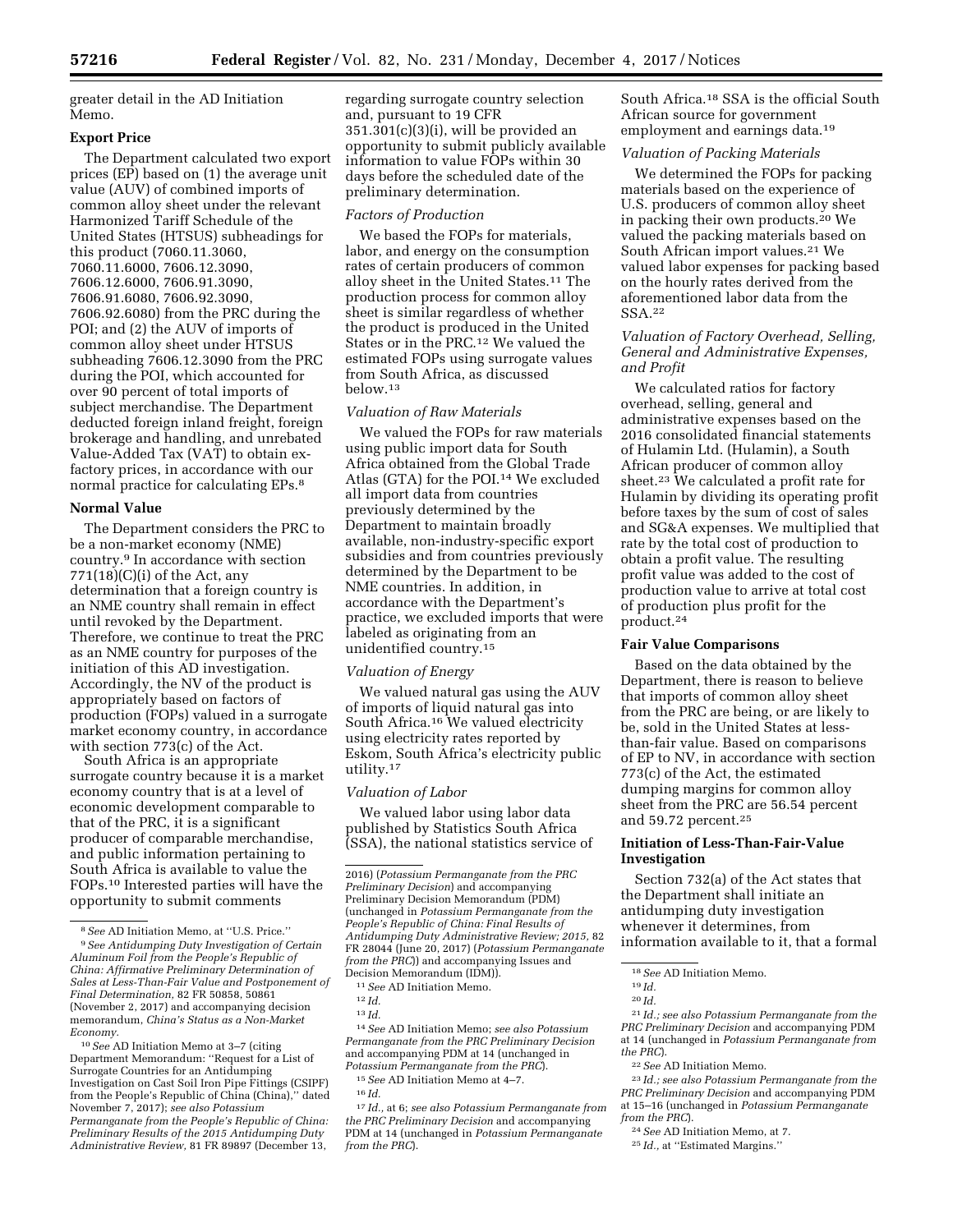investigation is warranted into the question of whether the elements necessary for the imposition of a duty under section 731 exists. Pursuant to section 732(a) of the Act, on the basis of information available to the Department, we are initiating an AD investigation to determine whether imports of common alloy sheet from the PRC are being, or are likely to be, sold in the United States at less-than-fair value. In accordance with section 733(b)(1)(A) of the Act and 19 CFR 351.205(b)(1), unless postponed, we intend to make our preliminary AD determination no later than 140 days after the date of this initiation.

#### **Respondent Selection for AD Investigation**

In accordance with our standard practice for respondent selection in AD cases involving NME countries, we intend to issue quantity and value (Q&V) questionnaires to known producers/exporters of merchandise subject to the investigation and, if necessary, base respondent selection on the responses received. In addition, the Department will post the Q&V questionnaire along with filing instructions on the Enforcement and Compliance Web site at *[http://](http://www.trade.gov/enforcement/news.asp) [www.trade.gov/enforcement/news.asp.](http://www.trade.gov/enforcement/news.asp)* 

Producers/exporters of common alloy sheet from the PRC that do not receive Q&V questionnaires by mail may still submit a response to the Q&V questionnaire and can obtain a copy from the Enforcement & Compliance Web site. The Q&V response must be submitted by the relevant PRC exporters/producers no later than 5:00 p.m. ET on December 13, 2017. All Q&V responses must be filed electronically via ACCESS.

#### **Separate Rates**

In order to obtain separate-rate status in an NME AD investigation, exporters and producers must submit a separaterate application.26 The specific requirements for submitting a separaterate application in the PRC AD investigation are outlined in detail in the application itself, which is available on the Department's Web site at *[http://](http://enforcement.trade.gov/nme/nme-sep-rate.html) [enforcement.trade.gov/nme/nme-sep](http://enforcement.trade.gov/nme/nme-sep-rate.html)[rate.html.](http://enforcement.trade.gov/nme/nme-sep-rate.html)* The separate-rate application will be due 30 days after publication of

this initiation notice.27 Exporters and producers who submit a separate-rate application and have been selected as mandatory respondents will be eligible for consideration for separate-rate status only if they respond to all parts of the Department's AD questionnaire as mandatory respondents. The Department requires that companies from the PRC submit a response to both the Q&V questionnaire and the separaterate application by the respective deadlines in order to receive consideration for separate-rate status. Companies not filing a timely Q&V response will not receive separate rate consideration.

#### **Use of Combination Rates**

In an NME AD investigation, the Department will calculate combination rates for certain respondents that are eligible for a separate rate in that investigation. The Separate Rates and Combination Rates Bulletin states:

{W}hile continuing the practice of assigning separate rates only to exporters, all separate rates that the Department will now assign in its NME Investigation will be specific to those producers that supplied the exporter during the period of investigation. Note, however, that one rate is calculated for the exporter and all of the producers which supplied subject merchandise to it during the period of investigation. This practice applies both to mandatory respondents receiving an individually calculated separate rate as well as the pool of non-investigated firms receiving the weighted-average of the individually calculated rates. This practice is referred to as the application of ''combination rates'' because such rates apply to specific combinations of exporters and one or more producers. The cash-deposit rate assigned to an exporter will apply only to merchandise both exported by the firm in question *and*  produced by a firm that supplied the exporter during the period of investigation.<sup>28</sup>

#### **Initiation of Countervailing Duty Investigation**

Section 702(a) of the Act states that the Department shall initiate a CVD investigation whenever it determines that a formal investigation is warranted into the question of whether the elements necessary for an imposition of a duty under section 701(a) of the Act exist based on information available to the Department.

On the basis of information available to the Department, producers/exporters of common alloy sheet in the PRC may benefit from countervailable subsidies bestowed by the Government of the PRC. Pursuant to section 702(a) of the Act, on the basis of information available to the Department, we are initiating a CVD investigation to determine whether manufacturers, producers, or exporters of common alloy sheet from the PRC receive countervailable subsidies from the Government of the PRC. Based on information available to the Department, we find that there is sufficient information to initiate a CVD investigation on 26 programs. For a full discussion of the basis for our decision to initiate on each program, *see* CVD Initiation Memo.

In accordance with section 703(b)(1) of the Act and 19 CFR 351.205(b)(1), unless postponed, we will make our preliminary CVD determination no later than 65 days after the date of this initiation.

## **Respondent Selection in CVD Investigation**

Following standard practice in CVD investigations, in the event the Department determines that the number of producers/exporters of common alloy sheet in the PRC is large and it cannot individually examine each company based upon the Department's resources, where appropriate, the Department intends to select respondents based on U.S. Customs and Border Protection (CBP) data for U.S. imports of common alloy sheet during the POI under the appropriate HTSUS subheadings listed in the ''Scope of the Investigations,'' in the Appendix. We intend to release the CBP data under APO to all parties with access to information protected by APO within five business days of this initiation. Interested parties may submit comments regarding the CBP data and respondent selection by 5:00 p.m. ET seven calendar days after the placement of the CBP data on the record of this investigation. The Department will not accept rebuttal comments regarding the CBP data or respondent selection.

Interested parties must submit applications for disclosure under APO in accordance with 19 CFR 351.305(b). Instructions for filing such applications may be found at *[http://](http://enforcement.trade.gov/apo/)*

*[enforcement.trade.gov/apo/.](http://enforcement.trade.gov/apo/)*  Comments must be filed

electronically using ACCESS. An electronically-filed document must be received successfully, in its entirety, by ACCESS no later than 5:00 p.m. ET on the date noted above. If respondent selection is appropriate, we intend to

<sup>26</sup>*See* Policy Bulletin 05.1: Separate-Rates Practice and Application of Combination Rates in Antidumping Investigation Involving Non-Market Economy Countries (April 5, 2005), available at *<http://enforcement.trade.gov/policy/bull05-1.pdf>* (Policy Bulletin 05.1).

<sup>27</sup>Although in past investigations this deadline was 60 days, consistent with 19 CFR 351.301(a), which states that ''the Secretary may request any person to submit factual information at any time during a proceeding,'' this deadline is now 30 days.

<sup>28</sup>*See* Policy Bulletin 05.1: Separate-Rates Practice and Application of Combination Rates in Antidumping Investigation Involving Non-Market Economy Countries (April 5, 2005), available at *<http://enforcement.trade.gov/policy/bull05-1.pdf>* (Policy Bulletin 05.1).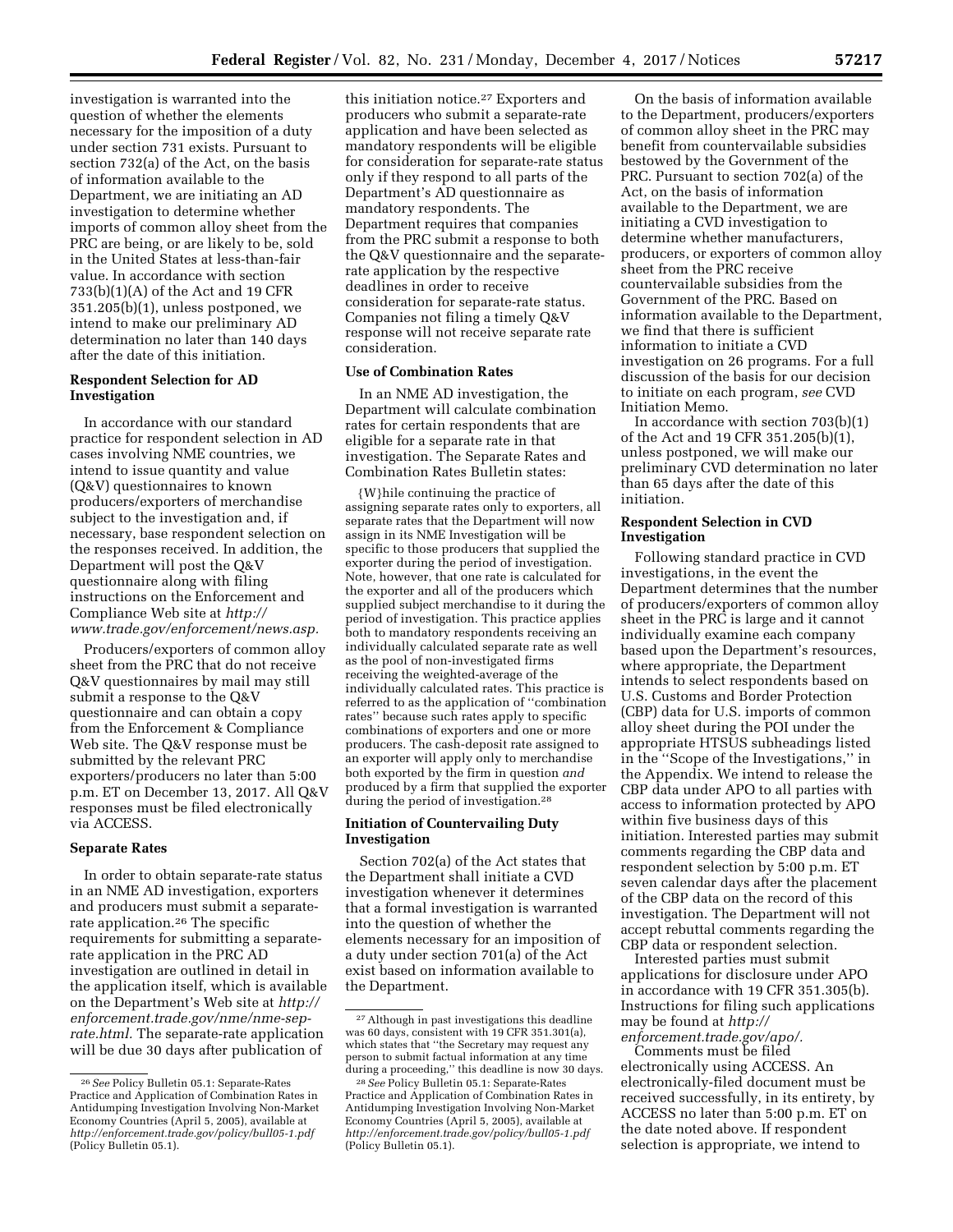finalize our decisions regarding respondent selection within 20 days of publication of this notice.

## **ITC Notification**

We will notify the ITC of our initiation, as required by sections 702(d) and 732(d) of the Act.

# **Preliminary Determinations by the ITC**

The ITC will preliminarily determine, within 45 days after the date on which the ITC receives notice from the Department that an investigation has been initiated, whether there is a reasonable indication that imports of common alloy sheet from the PRC are materially injuring or threatening material injury to a U.S. industry.29 A negative ITC determination will result in the investigations being terminated; 30 otherwise, these investigations will proceed according to statutory and regulatory time limits.

# **Submission of Factual Information**

Factual information is defined in 19 CFR 351.102(b)(21) as: (i) Evidence submitted in response to questionnaires; (ii) evidence submitted in support of allegations; (iii) publicly available information to value factors under 19 CFR 351.408(c) or to measure the adequacy of remuneration under 19 CFR 351.511(a)(2); (iv) evidence placed on the record by the Department; and (v) evidence other than factual information described in (i)–(iv). Any party, when submitting factual information, must specify under which subsection of 19 CFR 351.102(b)(21) the information is being submitted 31 and, if the information is submitted to rebut, clarify, or correct factual information already on the record, to provide an explanation identifying the information already on the record that the factual information seeks to rebut, clarify, or correct.32 Time limits for the submission of factual information are addressed in 19 CFR 351.301, which provides specific time limits based on the type of factual information being submitted. Interested parties should review the regulations prior to submitting factual information in these investigations.

#### **Extensions of Time Limits**

Parties may request an extension of time limits before the expiration of a time limit established under 19 CFR 351, or as otherwise specified by the Secretary. In general, an extension

request will be considered untimely if it is filed after the expiration of the time limit established under 19 CFR 351 expires. For submissions that are due from multiple parties simultaneously, an extension request will be considered untimely if it is filed after 10:00 a.m. ET on the due date. Under certain circumstances, we may elect to specify a different time limit by which extension requests will be considered untimely for submissions which are due from multiple parties simultaneously. In such a case, we will inform parties in the letter or memorandum setting forth the deadline (including a specified time) by which extension requests must be filed to be considered timely. An extension request must be made in a separate, stand-alone submission; under limited circumstances we will grant untimely-filed requests for the extension of time limits. Review *Extension of Time Limits; Final Rule,* 78 FR 57790 (September 20, 2013), available at *[http://www.gpo.gov/fdsys/pkg/FR-2013-](http://www.gpo.gov/fdsys/pkg/FR-2013-09-20/html/2013-22853.htm) [09-20/html/2013-22853.htm,](http://www.gpo.gov/fdsys/pkg/FR-2013-09-20/html/2013-22853.htm)* prior to submitting factual information in this investigation.

#### **Certification Requirements**

Any party submitting factual information in an AD or CVD proceeding must certify to the accuracy and completeness of that information.33 Parties are hereby reminded that revised certification requirements are in effect for company/government officials, as well as their representatives. Investigations initiated on or after August 16, 2013, and other segments of any AD or CVD proceedings initiated on or after August 16, 2013, should use the formats for the revised certifications provided at the end of the *Final Rule.*34 The Department intends to reject factual submissions if the submitting party does not comply with applicable revised certification requirements.

### **Notification to Interested Parties**

Interested parties must submit applications for disclosure under administrative protective order (APO) in accordance with 19 CFR 351.305. On January 22, 2008, the Department published *Antidumping and Countervailing Duty Proceedings: Documents Submission Procedures; APO Procedures,* 73 FR 3634 (January 22, 2008).

Parties wishing to participate in these investigations should ensure that they meet the requirements of these procedures (*e.g.,* the filing of letters of appearance as discussed in 19 CFR 351.103(d)).

Under the Trade Preferences Extension Act of 2015, numerous amendments to the AD and CVD laws were made.35 The 2015 law does not specify dates of application for those amendments. On August 6, 2015, the Department published an interpretative rule, in which it announced the applicability dates for each amendment to the Act, except for amendments contained in section 771(7) of the Act, which relate to determinations of material injury by the ITC.36 The amendments to sections 771(15), 773, 776, and 782 of the Act are applicable to all determinations made on or after August 6, 2015, and, therefore, apply to these AD and CVD investigations.37

This notice is issued and published pursuant to sections 702(a), 732(a), and 777(i) of the Act and 19 CFR 351.201(b).

Dated: November 28, 2017.

# **Gary Taverman,**

*Deputy Assistant Secretary for Antidumping and Countervailing Duty Operations performing the non-exclusive functions and duties of the Assistant Secretary for Enforcement and Compliance.* 

#### **Appendix—Scope of the Investigations**

The merchandise covered by these investigations is aluminum common alloy sheet (common alloy sheet), which is a flatrolled aluminum product having a thickness of 6.3 mm or less, but greater than 0.2 mm, in coils or cut-to-length, regardless of width. Common alloy sheet within the scope of these investigations includes both not clad aluminum sheet, as well as multi-alloy, clad aluminum sheet. With respect to not clad aluminum sheet, common alloy sheet is manufactured from a 1XXX-, 3XXX-, or 5XXX-series alloy as designated by the Aluminum Association. With respect to multi-alloy, clad aluminum sheet, common alloy sheet is produced from a 3XXX-series core, to which cladding layers are applied to either one or both sides of the core.

Common alloy sheet may be made to ASTM specification B209–14, but can also be made to other specifications. Regardless of specification, however, all common alloy sheet meeting the scope description is included in the scope. Subject merchandise includes common alloy sheet that has been further processed in a third country, including but not limited to annealing,

<sup>29</sup>*See* sections 793(a) and 733(a) of the Act.

<sup>30</sup> *Id.* 

<sup>31</sup>*See* 19 CFR 351.301(b).

<sup>32</sup>*See* 19 CFR 351.301(b)(2).

<sup>33</sup>*See* section 782(b) of the Act.

<sup>34</sup>*See Certification of Factual Information to Import Administration during Antidumping and Countervailing Duty Proceedings,* 78 FR 42678 (July 17, 2013) (*Final Rule*); *see also* frequently asked questions regarding the *Final Rule,* available at *[http://enforcement.trade.gov/tlei/notices/factual](http://enforcement.trade.gov/tlei/notices/factual_info_final_rule_FAQ_07172013.pdf)*\_ *info*\_*final*\_*rule*\_*FAQ*\_*[07172013.pdf.](http://enforcement.trade.gov/tlei/notices/factual_info_final_rule_FAQ_07172013.pdf)* 

<sup>35</sup>*See* Trade Preferences Extension Act of 2015, Public Law 114–27, 129 Stat. 362 (2015).

<sup>36</sup>*See Dates of Application of Amendments to the Antidumping and Countervailing Duty Laws Made by the Trade Preferences Extension Act of 2015,* 80 FR 46793 (August 6, 2015) (*Applicability Notice*).

<sup>37</sup> *Id.* at 46794–95. The 2015 amendments may be found at *[https://www.congress.gov/bill/114th](https://www.congress.gov/bill/114th-congress/house-bill/1295/text/pl)[congress/house-bill/1295/text/pl.](https://www.congress.gov/bill/114th-congress/house-bill/1295/text/pl)*